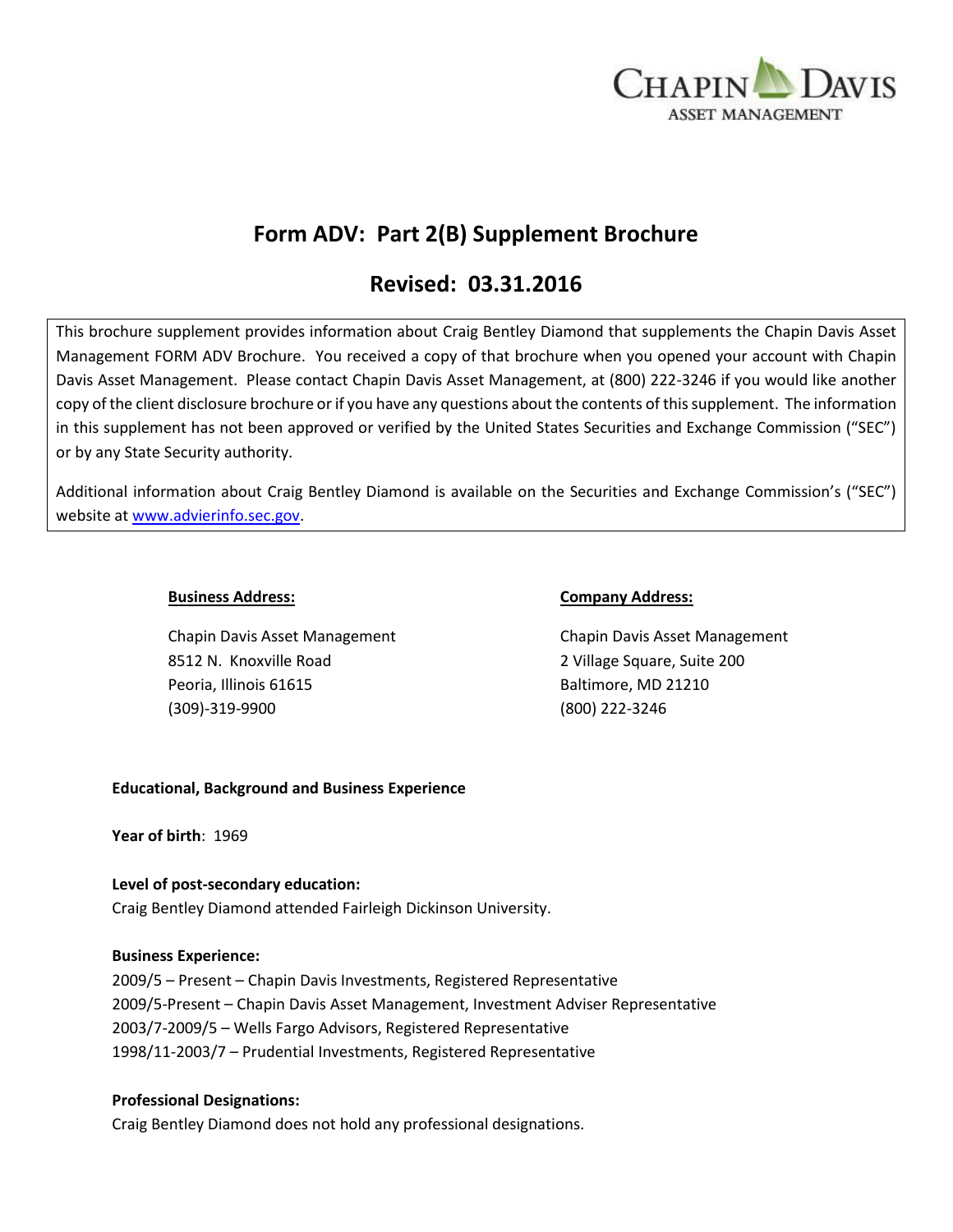#### **Disciplinary Action**

Chapin Davis Asset Management discloses facts regarding any legal or disciplinary events that it deems to be material to a client considering Craig Bentley Diamond to act as their Investment Advisor Representative. Chapin Davis Asset Management is not aware of any events applicable to this item. FINRA's Brokercheck® [http://www.brokercheck.finra.org](http://www.brokercheck.finra.org/) may have additional information regarding the disciplinary history of Craig Bentley Diamond that is not included in this brochure supplement.

#### **Other Business Activities**

In addition to being an Investment Advisor Representative with Chapin Davis Asset Management, Craig Bentley Diamond is also a Registered Representative at Chapin Davis Investments, a Broker/Dealer. Craig Bentley Diamond spends more than 10% of his time acting in both capacity. As an Investment Advisor Representative and Registered Representative, Craig Bentley Diamond can offer clients both advisory programs and services and nonadvisory programs. This may present a conflict of interest. However, as an Investment Advisor Representative of Chapin Davis Asset Management, Craig Bentley Diamond has a responsibility to make recommendations that are in the best interest of each customer.

#### **Additional Compensation**

Product companies (including our affiliates) with which we have agreements work with Chapin Davis Asset Management and our financial advisors to provide education and other support to help distribute their products. These companies may pay for training and education events, seminars or other similar events for employees, financial advisors, clients and prospective clients. They may also reimburse entertainment. A financial advisor may also receive a service fee, expense reimbursement, or other payments from other companies. These service fees, as well as incentive programs and cash and/or noncash compensation, all are strictly regulated by the SEC and Financial Industry Regulatory Authority, as well as Chapin Davis Asset Management internal compliance policies.

Your Financial Advisor may also engage in the sale of insurance products as a licensed agent or broker of Chapin Davis Insurance. In your Financial Advisors' capacity as a registered representative of a broker dealer, or as a licensed insurance agent or broker, your financial advisor will receive brokerage and insurance commissions for these services.

#### **Supervision**

Investment Advisor Representatives' activities are supervised by registered principals in their office of supervisory jurisdiction and individuals therein, including any or all of the following Investment Advisor Representatives' direct registered principals, central supervision personnel who report to the Chief Compliance Officer of Chapin Davis Asset Management.

| Supervisor:   | <b>Stephanie N. Elliott</b> |
|---------------|-----------------------------|
| Title:        | COO & CCO                   |
| Phone number: | (800) 222-3246              |

The Securities and Exchange Commission requires all investment advisory firms to disclose information on a Brochure Supplement about financial advisors who meet with clients and formulate investment advice for them.